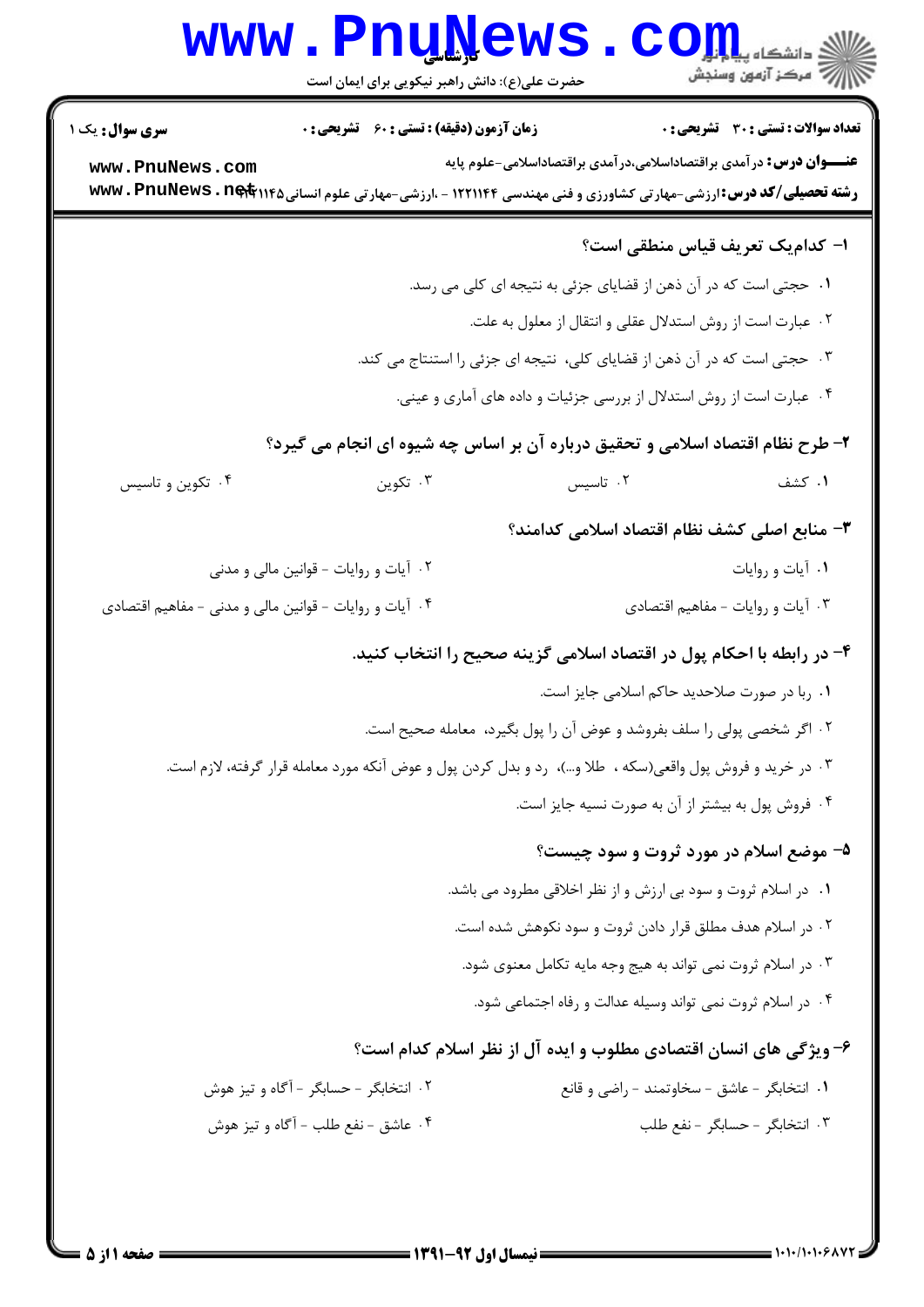|                        | <b>www.PnuNews</b><br>حضرت علی(ع): دانش راهبر نیکویی برای ایمان است                                                     |                                                                            | اد دانشگاه پی <mark>ا و ر</mark> وال<br>از دانشگاه پیا و تور                      |
|------------------------|-------------------------------------------------------------------------------------------------------------------------|----------------------------------------------------------------------------|-----------------------------------------------------------------------------------|
| <b>سری سوال : ۱ یک</b> | <b>زمان آزمون (دقیقه) : تستی : 60 ٪ تشریحی : 0</b>                                                                      |                                                                            | <b>تعداد سوالات : تستی : 30 ٪ تشریحی : 0</b>                                      |
| www.PnuNews.com        | <b>رشته تحصیلی/کد درس: ارزشی-مهارتی کشاورزی و فنی مهندسی ۱۲۲۱۱۴۴ - ،ارزشی-مهارتی علوم انسانی۱۴۵ WWW . PnuNews . net</b> |                                                                            | <b>عنـــوان درس:</b> در آمدی براقتصاداسلامی،در آمدی براقتصاداسلامی-علوم پایه      |
|                        |                                                                                                                         |                                                                            | ۷- دیدگاه اسلام درباره آزادی اقتصادی چیست؟                                        |
|                        |                                                                                                                         | ۰۱ اقتصاد اسلامی یک اقتصاد آزاد است که تحت نظارت و ارشاد دولت قرار دارد.   |                                                                                   |
|                        | ۲. آزادی اقتصادی در اسلام در چارچوب خاصی از ارزشها، توصیه ها و مقررات پذیرفته شده است.                                  |                                                                            |                                                                                   |
|                        |                                                                                                                         |                                                                            | ۰۳ در اسلام اصل بر آزادی مطلق اقتصادی است.                                        |
|                        |                                                                                                                         |                                                                            | ۰۴ در اسلام حق مالکیت فردی سلب شده است.                                           |
|                        |                                                                                                                         |                                                                            | ۸− با توجه به روایات اسلامی کدام گزینه درست <u>نمی</u> باشد.                      |
|                        |                                                                                                                         | ۰۱ فقری که در روایات مطرح و توصیه به از بین بردن آن شده است، فقر نسبی است. |                                                                                   |
|                        |                                                                                                                         |                                                                            | ۰۲ فقیر کسی است که دارایی و درآمد او از سطح معمول و متوسط جامعه پایین تر است.     |
|                        | ۰۳ فقیر کسی است که مسکن، سرمایه و وسیله سواری داشته باشد ولی درآمد او کفاف مخارج سالانه اش را نکند.                     |                                                                            |                                                                                   |
|                        |                                                                                                                         |                                                                            | ۰۴ در روایات اسلامی از مفهومی به نام فقر مطلق نام برده نشده است.                  |
|                        |                                                                                                                         |                                                                            | ۹- کدام گزینه نظر اسلام در مورد "کمیابی منابع ّ را بیان می کند؟                   |
|                        | ۰۱ تعریف کمیابی در اسلام با تعریفی که اقتصاد دانان متعارف از کمیابی دارند یکسان می باشد.                                |                                                                            |                                                                                   |
|                        | ٠٢ از ديدگاه اسلام امكانات بالفعل و بالقوه طبيعت، پاسخگوي نيازهاي متعارف بشر نمي باشد.                                  |                                                                            |                                                                                   |
|                        | ۰۳ از دیدگاه اسلام منابع شناخته شده و آماده فقط پاسخگوی برخی نیازهای متعارف بشر می باشد.                                |                                                                            |                                                                                   |
|                        |                                                                                                                         |                                                                            | ۰۴ از دیدگاه اسلام مشکلی به نام کمبود منابع طبیعی نسبت به نیازهای بشر وجود ندارد. |
|                        | ∙۱− از آیه شریفه″ از اموال آنان زکات بگیر و بدین وسیله آنان را پاک کن و تزکیه نما″ کدام مورد برداشت می شود؟             |                                                                            |                                                                                   |
|                        | ٠٢ رابطه نظام اقتصادي با نظام حقوقي                                                                                     |                                                                            | ٠١. رابطه نظام اقتصادي با نظام اخلاقي                                             |
|                        | ۰۴ رابطه نظام اقتصادي با نظام عبادي                                                                                     |                                                                            | ٠٣ رابطه نظام اقتصادى با نظام سياسى                                               |
|                        |                                                                                                                         |                                                                            | 11- كدام گزينه جزو اهداف اقتصاد اسلامي مي باشد؟                                   |
|                        | ۰۲ تحکیم ارزشهای معنوی و اخلاقی                                                                                         |                                                                            | ۰۱ حفظ حاکمیت سیاسی اسلام                                                         |
|                        | ۰۴ همه موارد فوق                                                                                                        |                                                                            | ۰۳ خودکفایی و اقتدار اقتصادی                                                      |
|                        | ١٢- آيه شريفه " لا تاكلو اموالكم بينكم بالباطل" دلالت بر كدام منشا مالكيت دارد؟                                         |                                                                            |                                                                                   |
| ۰۴ عامل غريزي          | ۰۳ عامل اجتماعی                                                                                                         | ۰۲ عامل فطری                                                               | ۰۱ عامل ارزشی                                                                     |
|                        |                                                                                                                         |                                                                            |                                                                                   |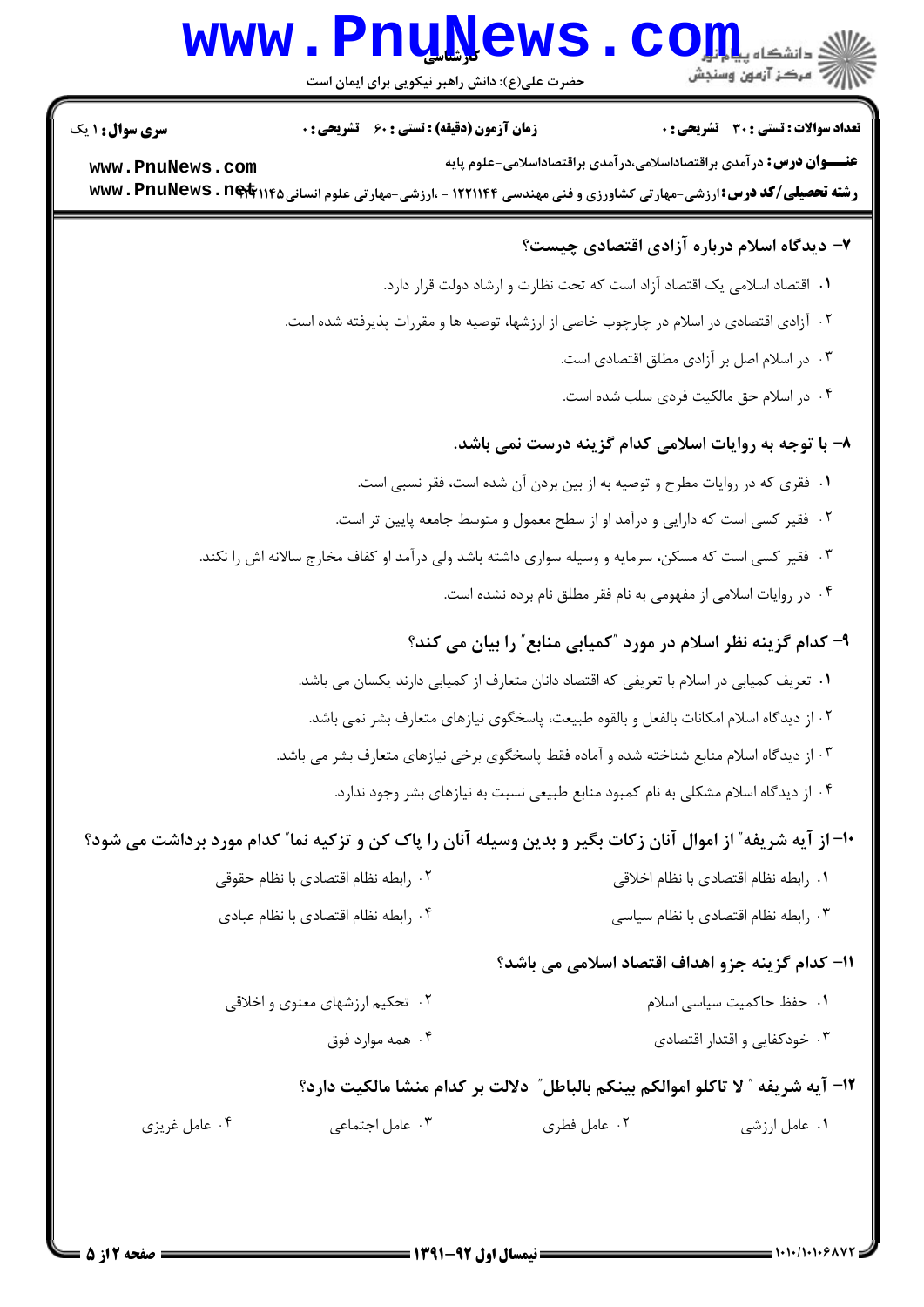|                                                                                                          | www.rnuwews<br>حضرت علی(ع): دانش راهبر نیکویی برای ایمان است                                                                        |                                                                                 | اللاد دانشکاه پیا والوال<br>اللاه مرکز آزمون وسنجش |  |
|----------------------------------------------------------------------------------------------------------|-------------------------------------------------------------------------------------------------------------------------------------|---------------------------------------------------------------------------------|----------------------------------------------------|--|
| <b>سری سوال : ۱ یک</b>                                                                                   | <b>زمان آزمون (دقیقه) : تستی : 60 ٪ تشریحی : 0</b>                                                                                  |                                                                                 | <b>تعداد سوالات : تستی : 30 ٪ تشریحی : 0</b>       |  |
| www.PnuNews.com                                                                                          | <b>رشته تحصیلی/کد درس:</b> ارزشی-مهارتی کشاورزی و فنی مهندسی ۱۲۲۱۱۴۴ - ،ارزشی-مهارتی علوم انسانی۱۴۵ <b>۹۴۵ WWW . PnuNews . ne</b> t | <b>عنــــوان درس:</b> در آمدی براقتصاداسلامی،در آمدی براقتصاداسلامی-علوم پایه   |                                                    |  |
|                                                                                                          |                                                                                                                                     | ۱۳- نظر اسلام درباره سه گونه مالکیت (شخصی-عمومی ودولتی)چیست؟                    |                                                    |  |
|                                                                                                          |                                                                                                                                     | <b>۱</b> . در اسلام سه گونه مالکیت شخصی ،عمومی ودولتی در عرض یکدیگر اصالت دارند |                                                    |  |
|                                                                                                          |                                                                                                                                     | ۰۲ در اسلام مالکیت شخصی اصل بوده ودو صورت دیگر در شرایط خاصی اعمال می شوند      |                                                    |  |
| ۰۳ در اسلام مالکیت دولتی اصل بوده ودو صورت دیگر در شرایط خاصی اعمال می شوند                              |                                                                                                                                     |                                                                                 |                                                    |  |
| ۰۴ در اسلام مالکیت عمومی اصل بوده ودو صورت دیگر در شرایط خاصی اعمال می شوند                              |                                                                                                                                     |                                                                                 |                                                    |  |
| ۱۴- کدام گزینه در مورد مالکیت عمومی در اسلام صحیح نمی باشد.                                              |                                                                                                                                     |                                                                                 |                                                    |  |
| ۰۱ مالکیت عمومی، مالکیت آن قسم زمین هایی است که از راه جنگ یا پیمان صلح به مسلمین منتقل شده است.         |                                                                                                                                     |                                                                                 |                                                    |  |
|                                                                                                          |                                                                                                                                     |                                                                                 | ۰۲ مالکیت عمومی قابل تفکیک می باشد.                |  |
|                                                                                                          |                                                                                                                                     |                                                                                 | ۰۳ این اراضی قابل فروش، بخشش و ارث نیست.           |  |
|                                                                                                          | ۰۴ درآمد حاصل از ثروتهای عمومی در راه هایی صرف می شود که نفع آن عاید عموم مسلمانان شود.                                             |                                                                                 |                                                    |  |
|                                                                                                          | 1۵- زمین هایی که سابقه آبادی داشته و بعد تبدیل به زمین موات شده اند، را چه می گویند؟                                                |                                                                                 |                                                    |  |
| ۰۴ زمين مفتوحه العنوه                                                                                    | ۰۳ موات بالعرض                                                                                                                      | ٠٢ موات بالاصاله                                                                | ۰۱ زمین صلحی                                       |  |
| ۱۶- مالیاتی که حاکم اسلامی طبق شرایطی از اهل کتاب که در جامعه اسلامی زندگی می کنند  دریافت می کند، را چه |                                                                                                                                     |                                                                                 |                                                    |  |
|                                                                                                          |                                                                                                                                     |                                                                                 | می گویند؟                                          |  |
| ۰۴ جزیه                                                                                                  | $\cdot$ 7 صفایا                                                                                                                     | ۰۲ قطایع                                                                        | ۰۱ خراج                                            |  |
|                                                                                                          |                                                                                                                                     | ۱۷– کدام گزینه از اسباب قهری انتقال مالکیت نمی باشد؟                            |                                                    |  |
|                                                                                                          | ۰۲ ارث                                                                                                                              |                                                                                 | ۰۱ بیع                                             |  |
|                                                                                                          | ۰۴ رسیدن اموال به حد نصاب خمس و ذکات                                                                                                |                                                                                 | ۰۳ ارتداد                                          |  |
|                                                                                                          | ۱۸– کدام گزینه بیانگر اولویت داشتن حق عموم جامعه بر کنترل و محدود کردن فعالیت های بخش خصوصی است؟                                    |                                                                                 |                                                    |  |
|                                                                                                          | ۰۲ منع تبذیر و اسراف                                                                                                                |                                                                                 | ۰۱ قاعده لاضرر                                     |  |
|                                                                                                          | ۰۴ همه موارد فوق                                                                                                                    |                                                                                 | ۰۳ ندادن اموال سفیهان به آنها                      |  |
|                                                                                                          |                                                                                                                                     |                                                                                 |                                                    |  |
|                                                                                                          |                                                                                                                                     |                                                                                 |                                                    |  |
|                                                                                                          |                                                                                                                                     |                                                                                 |                                                    |  |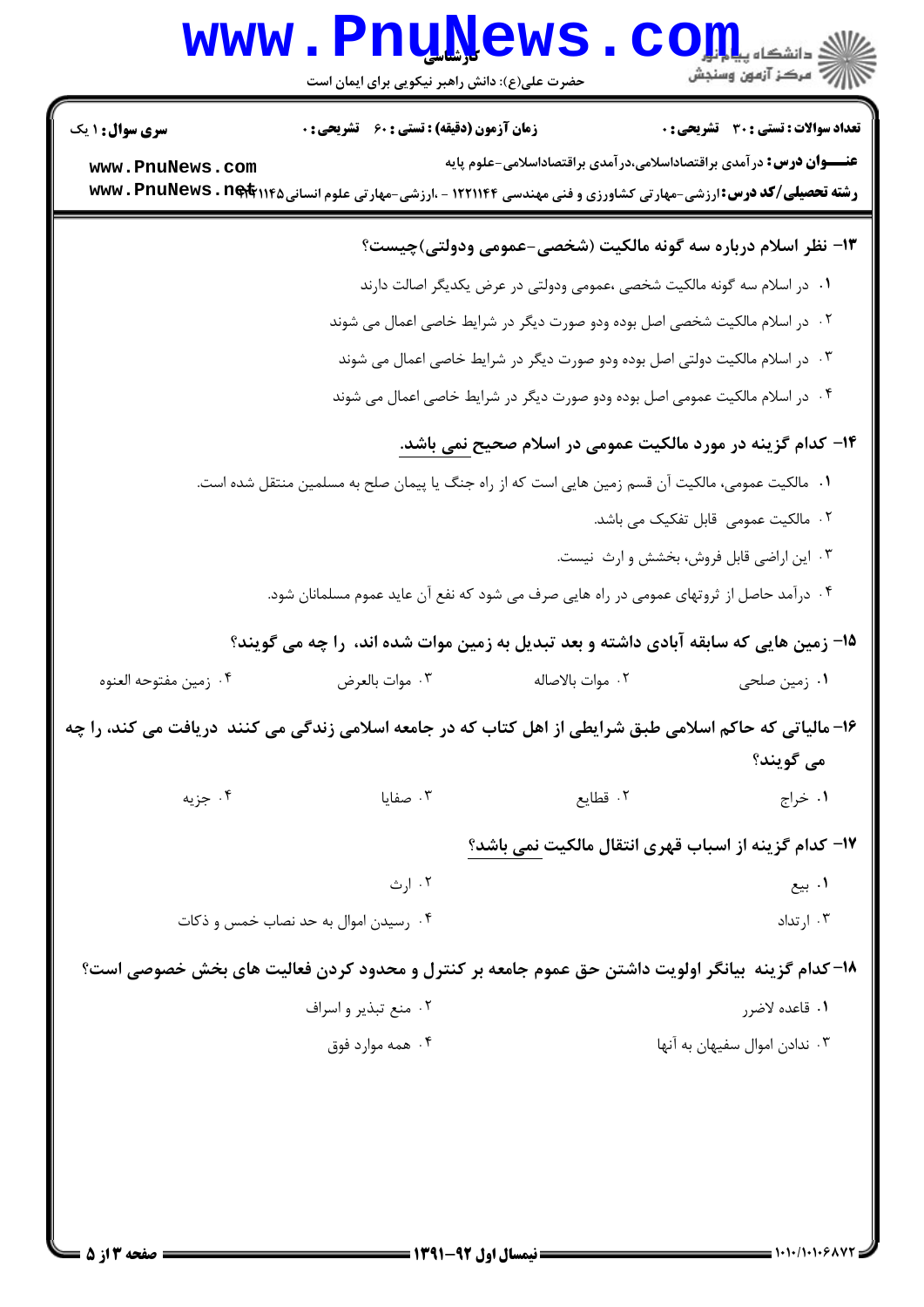|                        | <b>www.rnuwews</b><br>حضرت علی(ع): دانش راهبر نیکویی برای ایمان است |                                                                                                                                                                                                                      |                                              |
|------------------------|---------------------------------------------------------------------|----------------------------------------------------------------------------------------------------------------------------------------------------------------------------------------------------------------------|----------------------------------------------|
| <b>سری سوال : ۱ یک</b> | <b>زمان آزمون (دقیقه) : تستی : 60 ٪ تشریحی : 0</b>                  |                                                                                                                                                                                                                      | <b>تعداد سوالات : تستی : 30 ٪ تشریحی : 0</b> |
| www.PnuNews.com        |                                                                     | <b>عنــــوان درس:</b> در آمدی براقتصاداسلامی،در آمدی براقتصاداسلامی-علوم پایه<br><b>رشته تحصیلی/کد درس:</b> ارزشی-مهارتی کشاورزی و فنی مهندسی ۱۲۲۱۱۴۴ - ،ارزشی-مهارتی علوم انسانی۱۴۵ <b>۹۴۵ WWW . PnuNews . ne</b> t |                                              |
|                        |                                                                     |                                                                                                                                                                                                                      | ۱۹- گزینه صحیح را انتخاب کنید.               |
|                        |                                                                     | ۰۱ دایره انگیزه های مصرف در اسلام، گسترده تر از انگیزه های مصرفی در نظام سرمایه داری و سوسیالیسم است.                                                                                                                |                                              |
|                        |                                                                     | ۰۲ دایره انگیزه های مصرف در اسلام همانند انگیزه های مصرفی در نظام سرمایه داری و سوسیالیسم است.                                                                                                                       |                                              |
|                        |                                                                     | ۰۳ دایره انگیزه های مصرف در نظام سرمایه داری و سوسیالیسم، گسترده تر از انگیزه های مصرفی در اسلام است.                                                                                                                |                                              |
|                        |                                                                     | ۰۴ گسترش مصرف در اسلام فقط در حوزه نیازهای مادی انجام می گیرد.                                                                                                                                                       |                                              |
|                        |                                                                     | -۲- کدام گزینه در مورد آزادی اقتصادی در اسلام، صحیح می باشد؟                                                                                                                                                         |                                              |
|                        |                                                                     | ۰۱ ولی امر مسلمین بر پایه اختیاراتش حق ندارد اقتصاد اسلامی را به طور تمام عیار متمرکز کند.                                                                                                                           |                                              |
|                        |                                                                     | ۰۲ در اقتصاد اسلامی، تمرکز فقط به عنوان ابزاری برای حفاظت از عدم انحراف آزادی اقتصادی،  به کار گرفته می شود.                                                                                                         |                                              |
|                        |                                                                     | ۰۳ در نظام اقتصاد اسلامی، آزادی اقتصادی محدود و متمرکز می باشد.                                                                                                                                                      |                                              |
|                        |                                                                     | ۰۴ نظام اقتصاد اسلامی از نظر آزادی اقتصادی، به طور طبیعی یک نظام کاملا آزاد محسوب می شود.                                                                                                                            |                                              |
|                        |                                                                     | <b>۳۱</b> - آن سلسله از مالیاتهایی که حاکم اسلامی می تواند در شرایط خاصی وضع کند، را چه می نامند؟                                                                                                                    |                                              |
| ۰۴ زکات و خمس          | ۰۳ مالیاتهای حکومتی                                                 | ۰۲ مالیاتهای ثابت                                                                                                                                                                                                    | ۰۱ مالیاتهای اولی                            |
|                        |                                                                     | <b>۲۲- کدام گزینه از موارد مصرف خمس نمی باشد؟</b>                                                                                                                                                                    |                                              |
| ۰۴ در راه ماندگان      | ۰۳ دلجویی شدگان                                                     | ٠٢ مسكينان                                                                                                                                                                                                           | ۰۱ يتيمان                                    |
|                        |                                                                     |                                                                                                                                                                                                                      | ۲۳- کدام گزینه منابع خمس را نشان می دهد؟     |
|                        |                                                                     | ١. غنائم جنگي - معدن - گنج - مال حلال مخلوط به حرام                                                                                                                                                                  |                                              |
|                        |                                                                     |                                                                                                                                                                                                                      | ٢. غنائم جنگي - معدن - درآمد كسب - ارث       |
|                        |                                                                     | ۰۳ غنائم جنگی - مال حلال مخلوط به حرام - گنج - مهریه                                                                                                                                                                 |                                              |
|                        |                                                                     |                                                                                                                                                                                                                      | ۴. غنائم جنگي- معدن - درآمد كسب - مهريه      |
|                        |                                                                     | ۲۴- کدام گزینه جزو انفاق های مستحب نمی باشد؟                                                                                                                                                                         |                                              |
| ۰۴ بخشش دین            | ۰۳ وقف                                                              | ۰۲ هدی                                                                                                                                                                                                               | ١. اطعام                                     |
|                        |                                                                     | ۲۵- اراضی، املاک و اموالی که پس از قدرت یافتن مسلمین، بدون خونریزی بدست می آیند و صاحبان این زمین ها،<br>آنها را رها کرده، فرار یا صلح می کنند، چه می گویند؟                                                         |                                              |
| ۰۴ مفتوح العنوه        | ۰۳ فی ء                                                             | ۰۲ صلحی                                                                                                                                                                                                              | ۰۱ موات                                      |
|                        |                                                                     |                                                                                                                                                                                                                      |                                              |